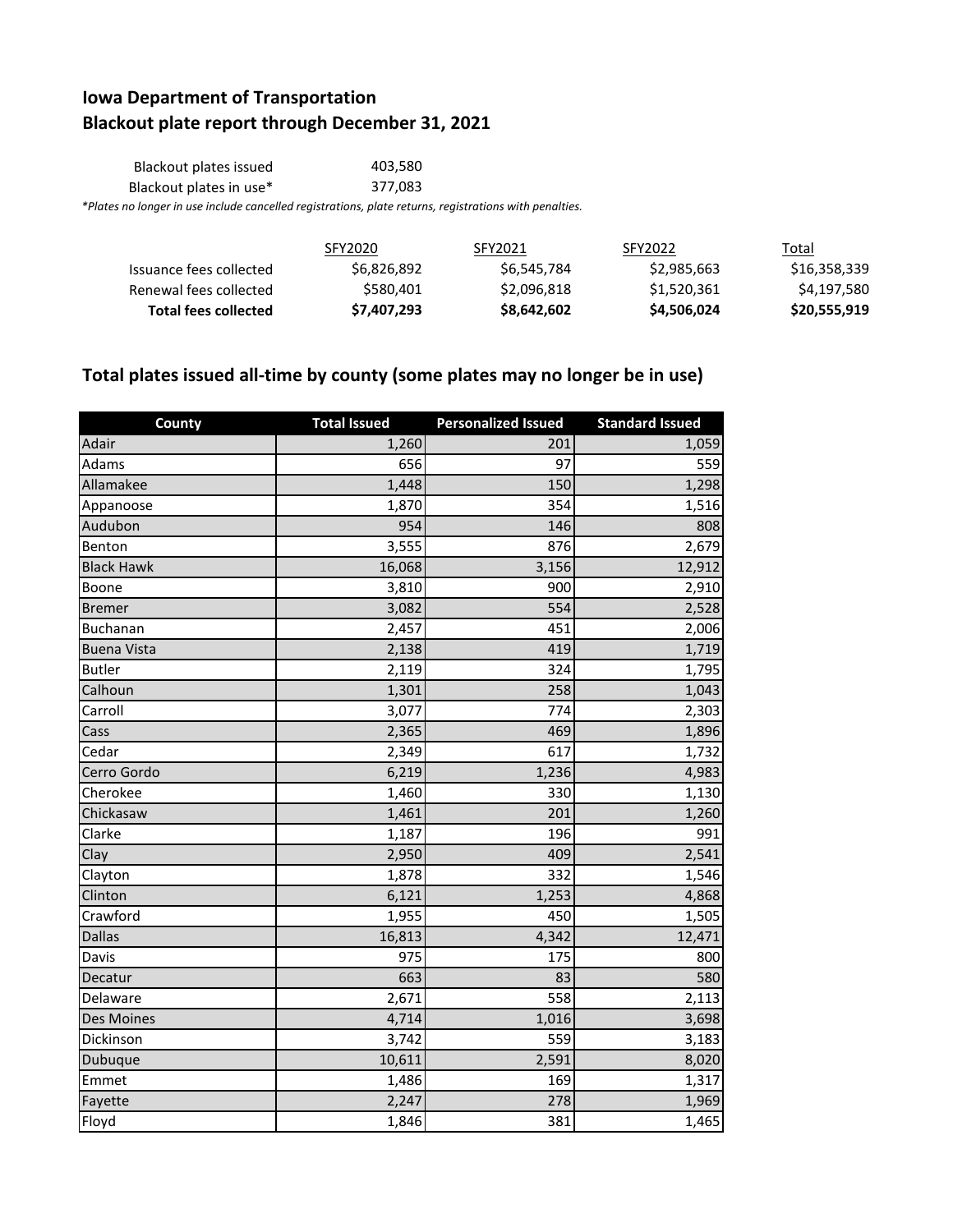| Franklin      | 1,467  | 274    | 1,193  |
|---------------|--------|--------|--------|
| Fremont       | 1,278  | 246    | 1,032  |
| Greene        | 1,434  | 437    | 997    |
| Grundy        | 1,789  | 358    | 1,431  |
| Guthrie       | 1,588  | 425    | 1,163  |
| Hamilton      | 2,107  | 402    | 1,705  |
| Hancock       | 1,554  | 306    | 1,248  |
| Hardin        | 2,270  | 528    | 1,742  |
| Harrison      | 2,423  | 405    | 2,018  |
| Henry         | 2,116  | 417    | 1,699  |
| Howard        | 1,238  | 127    | 1,111  |
| Humboldt      | 1,703  | 279    | 1,424  |
| Ida           | 1,050  | 139    | 911    |
| lowa          | 2,254  | 517    | 1,737  |
| Jackson       | 2,439  | 512    | 1,927  |
| Jasper        | 5,343  | 1,281  | 4,062  |
| Jefferson     | 1,553  | 286    | 1,267  |
| Johnson       | 13,207 | 3,872  | 9,335  |
| Jones         | 2,389  | 534    | 1,855  |
| Keokuk        | 1,321  | 194    | 1,127  |
| Kossuth       | 2,552  | 516    | 2,036  |
| Lee           | 3,689  | 675    | 3,014  |
| Linn          | 27,100 | 7,903  | 19,197 |
| Louisa        | 1,101  | 258    | 843    |
| Lucas         | 1,130  | 236    | 894    |
| Lyon          | 2,137  | 167    | 1,970  |
| Madison       | 2,488  | 586    | 1,902  |
| Mahaska       | 2,838  | 666    | 2,172  |
| Marion        | 4,227  | 1,067  | 3,160  |
| Marshall      | 5,039  | 1,151  | 3,888  |
| Mills         | 2,651  | 447    | 2,204  |
| Mitchell      | 1,254  | 152    | 1,102  |
| Monona        | 1,340  | 149    | 1,191  |
| Monroe        | 1,020  | 181    | 839    |
| Montgomery    | 1,492  | 216    | 1,276  |
| Muscatine     | 5,158  | 1,386  | 3,772  |
| Obrien        | 2,558  | 334    | 2,224  |
| Osceola       | 1,145  | 120    | 1,025  |
| Page          | 2,181  | 261    | 1,920  |
| Palo Alto     | 1,219  | 185    | 1,034  |
| Plymouth      | 4,655  | 961    | 3,694  |
| Pocahontas    | 1,092  | 221    | 871    |
| Polk          | 57,491 | 17,411 | 40,080 |
| Pottawattamie | 13,259 | 2,417  | 10,842 |
| Poweshiek     | 2,466  | 561    | 1,905  |
| Ringgold      | 693    | 153    | 540    |
| Sac           | 1,363  | 214    | 1,149  |
| Scott         | 19,306 | 5,372  | 13,934 |
| Shelby        | 1,754  | 324    | 1,430  |
| Sioux         | 5,049  | 663    | 4,386  |
| Story         | 8,106  | 2,305  | 5,801  |